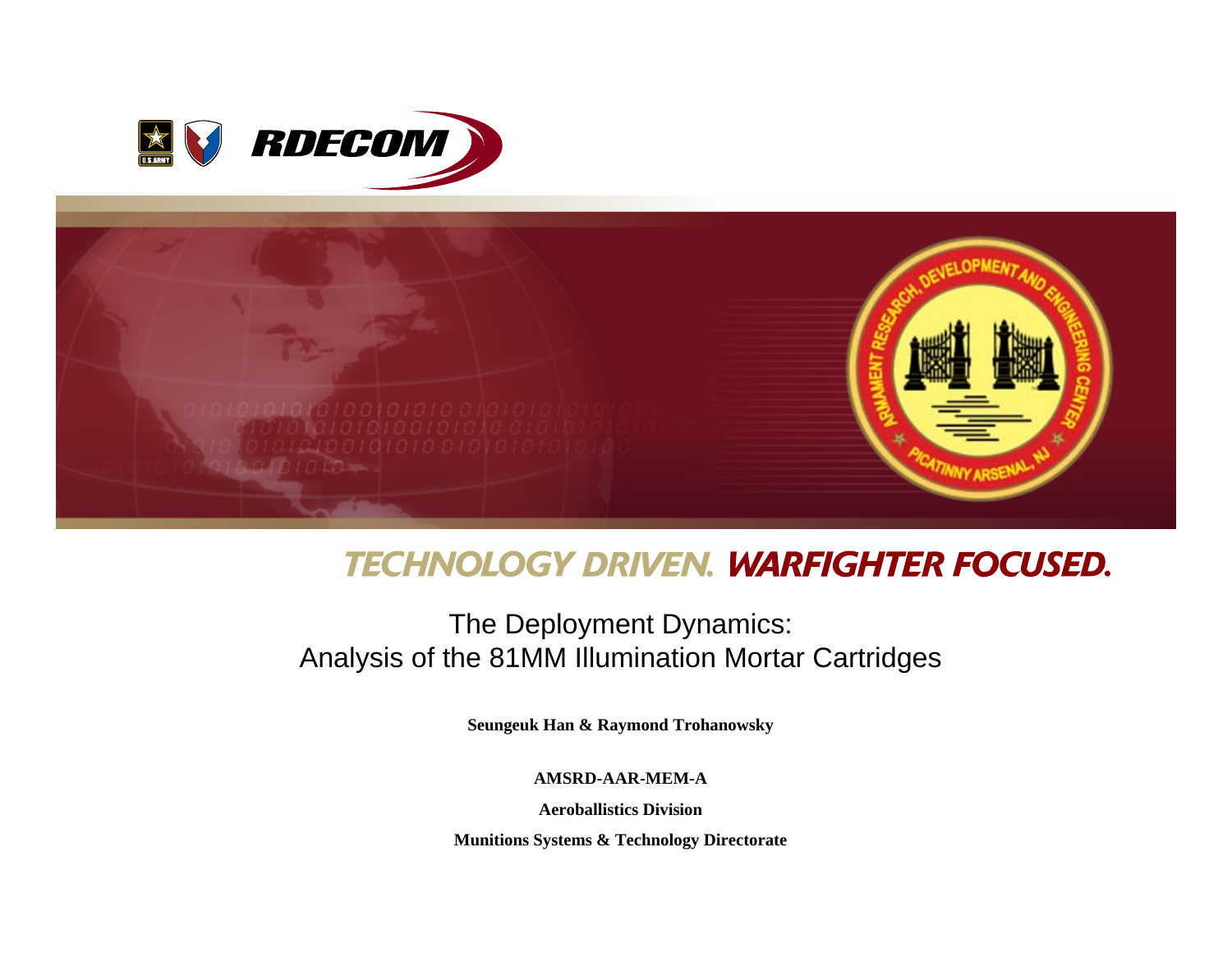



- The M853A1, 81mm Illuminating, Mortar Cartridges experienced 11 streamers during the ballistic LAT at Yuma Proving Ground on July 25, 2006.
- Nine(9) of eleven(11) streamers were reported as the nondeployment (the canopy and suspension lines still inside the bag).
- FMEA narrowed to three possible causes: frozen bag, insufficient drogue plate, or jammed main canopy.
- Pull tests and wind tunnel test had been conducted to verify the root cause.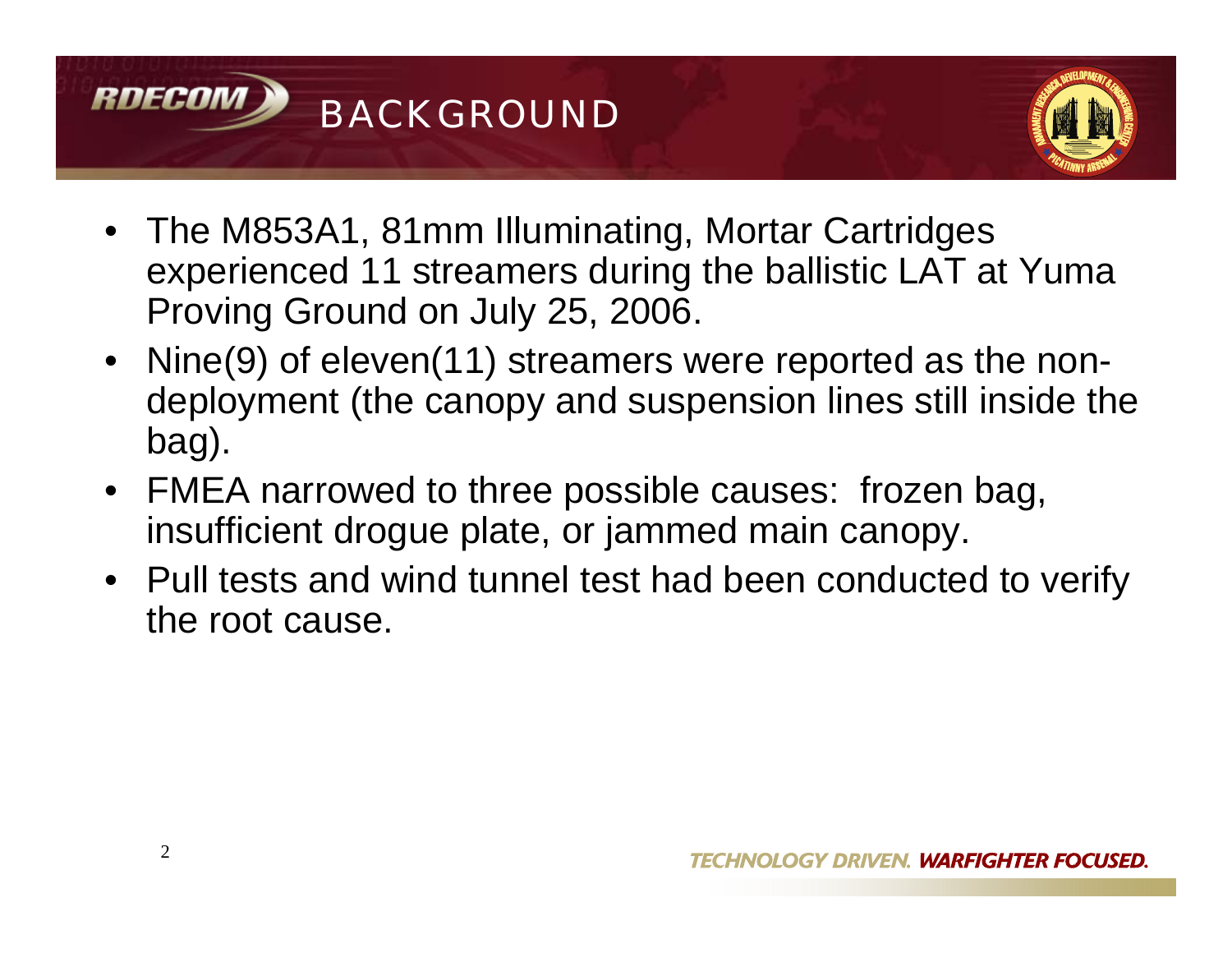







# Deployed Canopy | Non-Deployed (Streamer)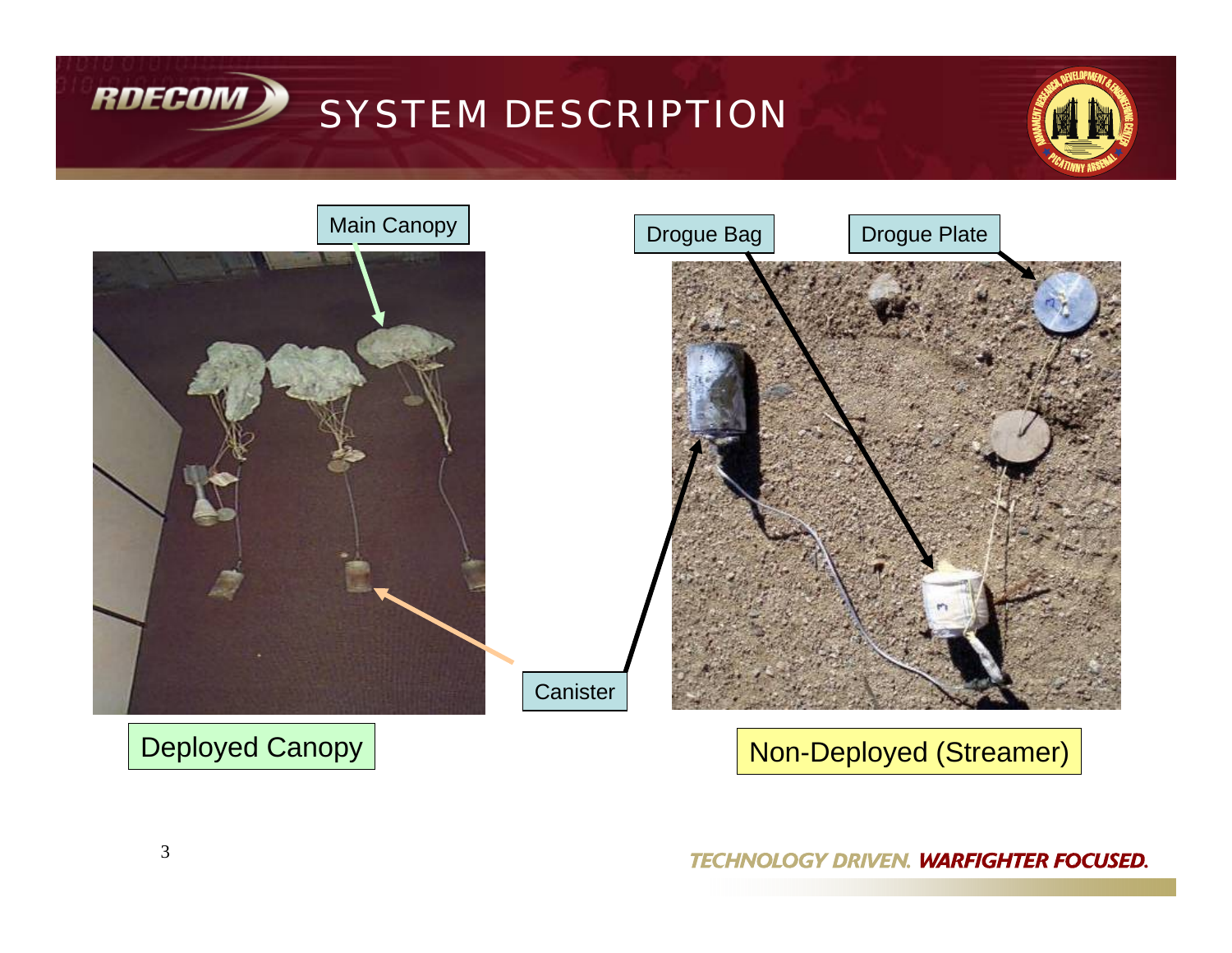



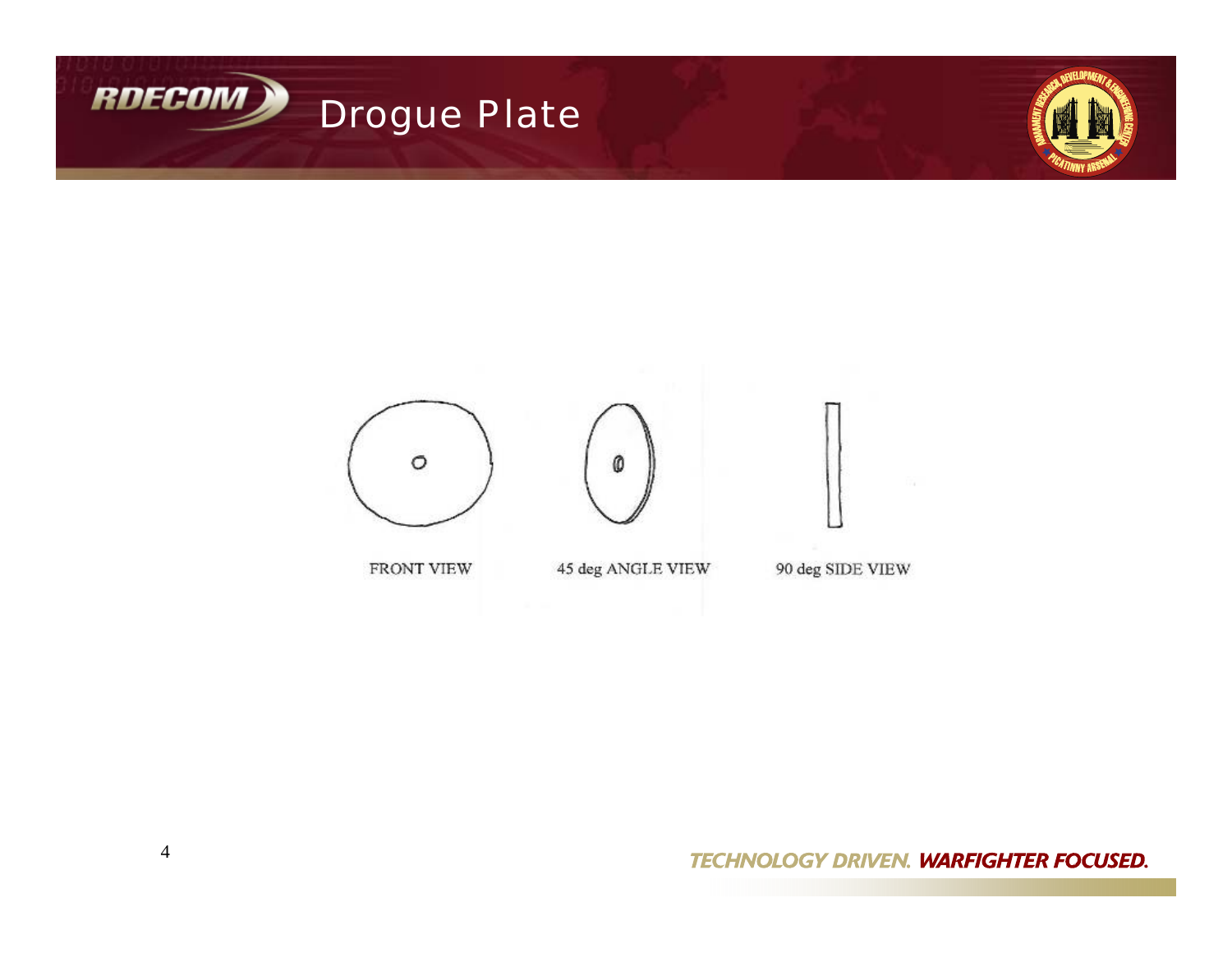



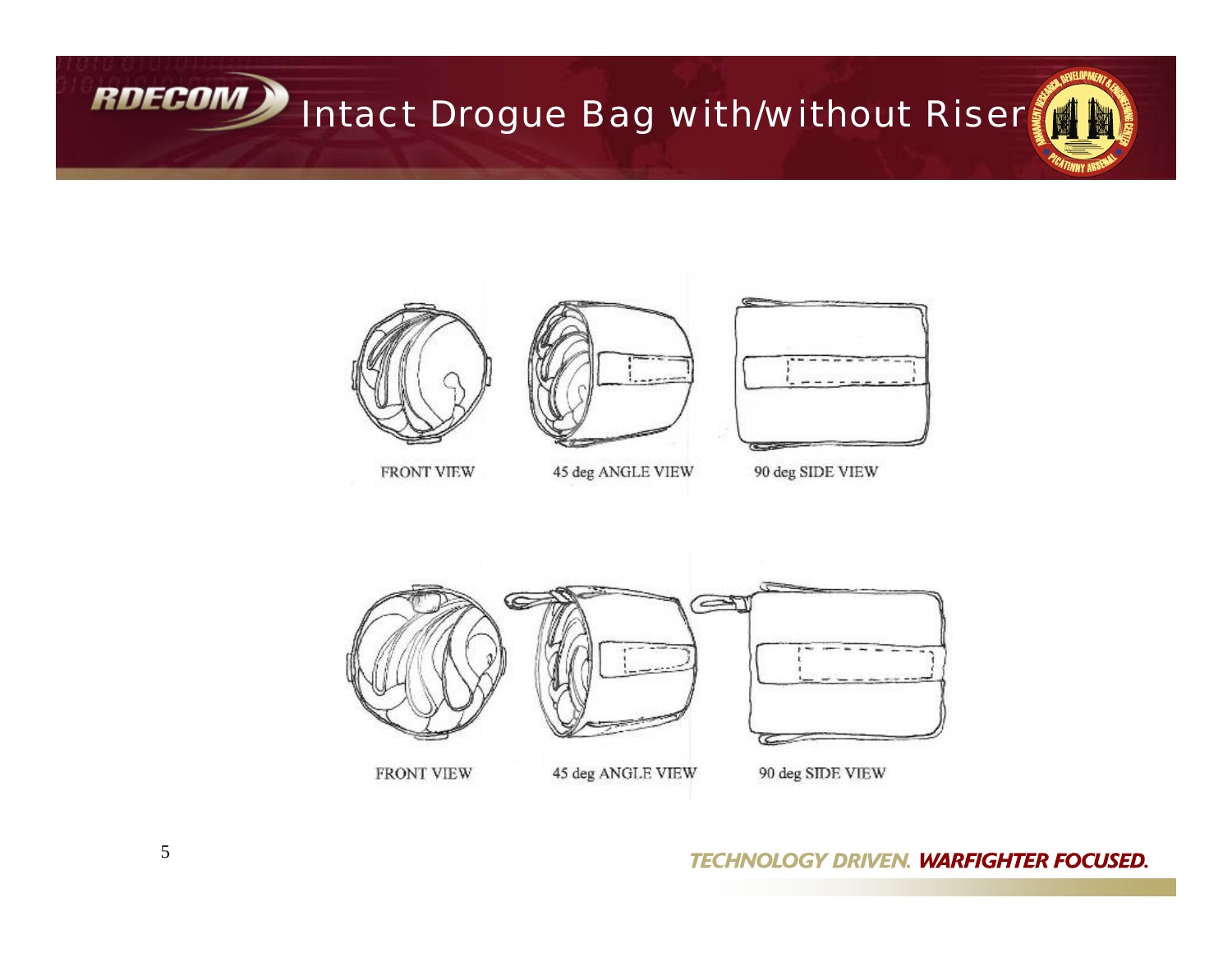# RDECOM The deployed 9 inch Drogue Chute



 $D_0 = 0.7 * D_e$ , which is inflated canopy diameter  $D_c = 9$  inches, which is constructed canopy diameter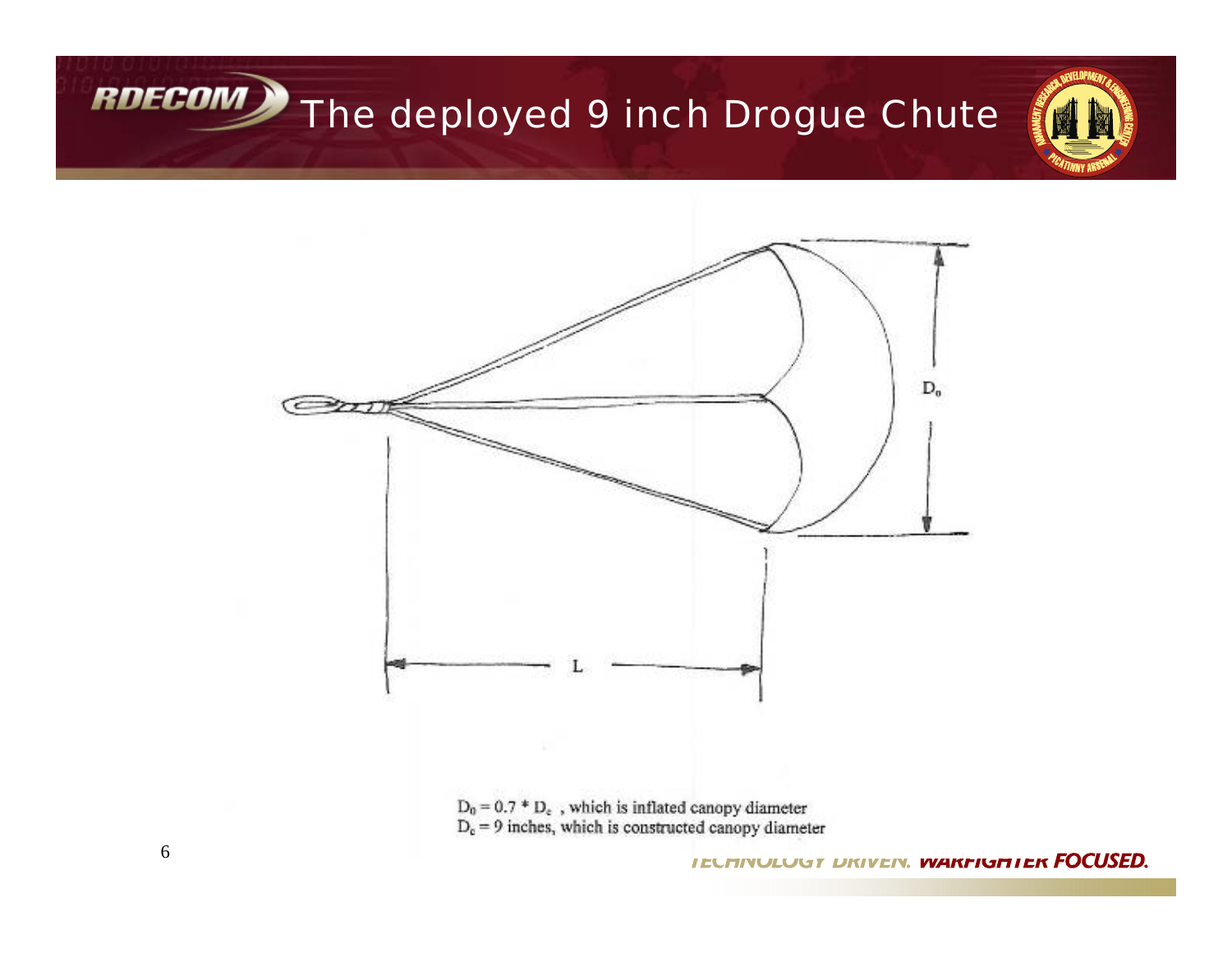



- Frozen Bag: A bag exposed to high humidity then frozen may require more force to deploy the main canopy than the bag stored at ambient condition.
- Insufficient Drogue Plate: Drogue plate may not generate adequate drag force to deploy the main canopy.
- Jammed Main Canopy: Canopy may be jammed inside the drogue bag due to one of these phenomenon:
	- Chinese Finger-cuff Effect: due to the fiber orientation of the bag, the bag may constrict as it is pulled.
	- – Piston (Vacuum) Effect: due to the vacuum inside the bag, the canopy may be difficult to deploy from the bag.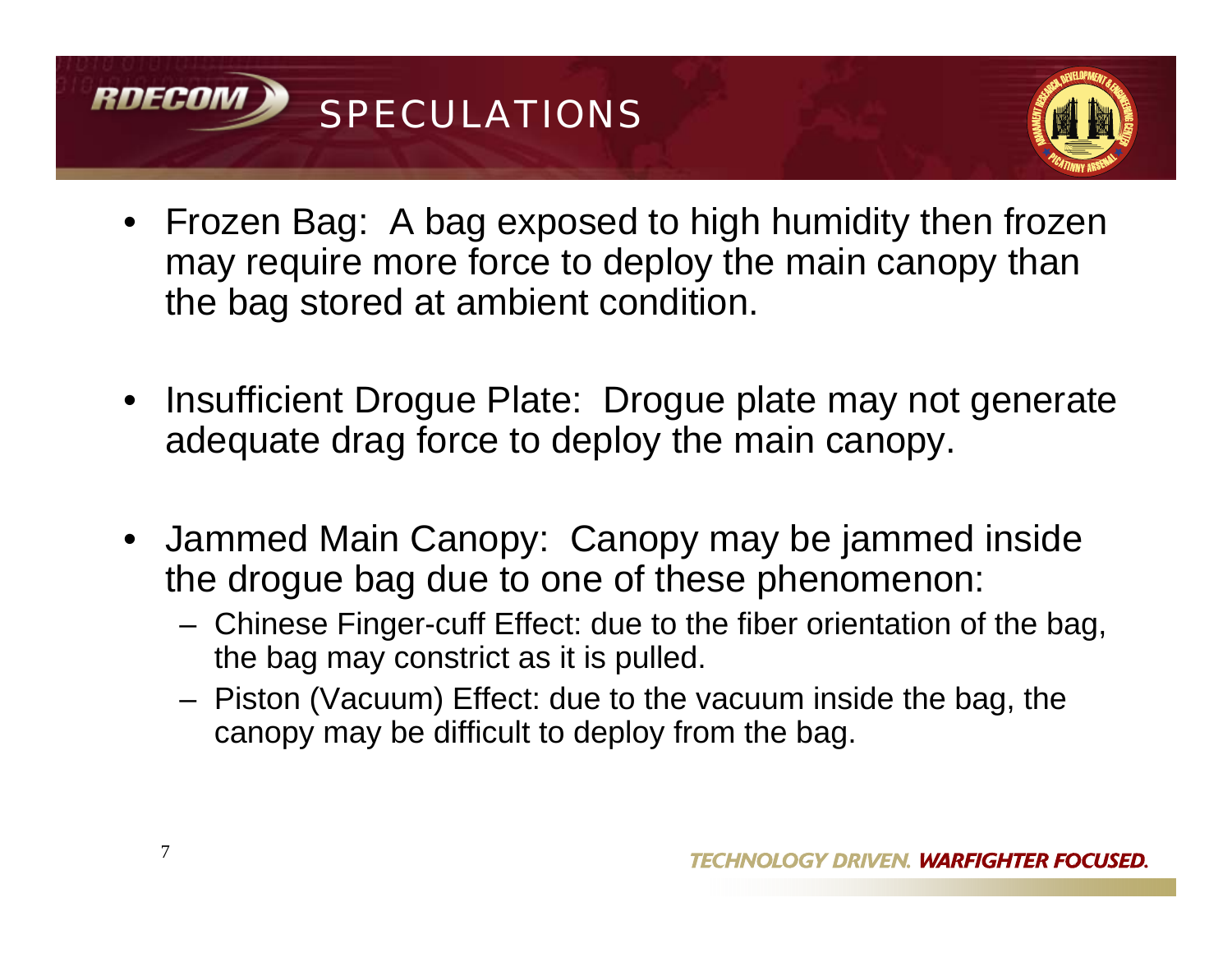



- • Laboratory Tests were completed to validate FMEA alternatives
	- Pull Tests
		- 1. Steady Pull Test
		- 2. Dynamic Pull Test
	- Wind Tunnel Tests
		- 3. Aerodynamic Characterization Test
		- 4. Drag Force Comparison Test
- • This test data was evaluated to determine FMEA and propose design alternatives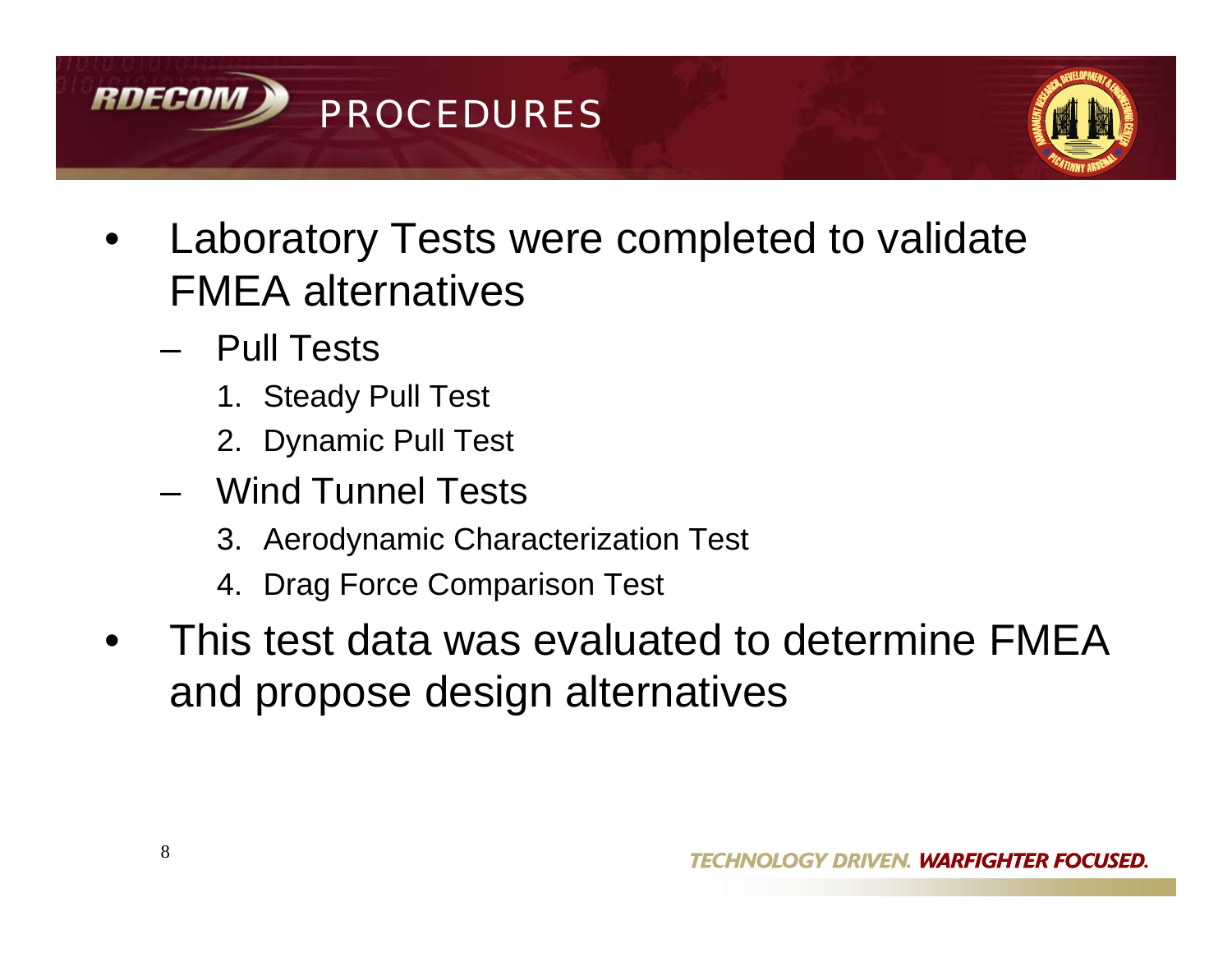STEADY PULL TEST APPARATUS







#### **TECHNOLOGY DRIVEN. WARFIGHTER FOCUSED.**

**RDECOM X**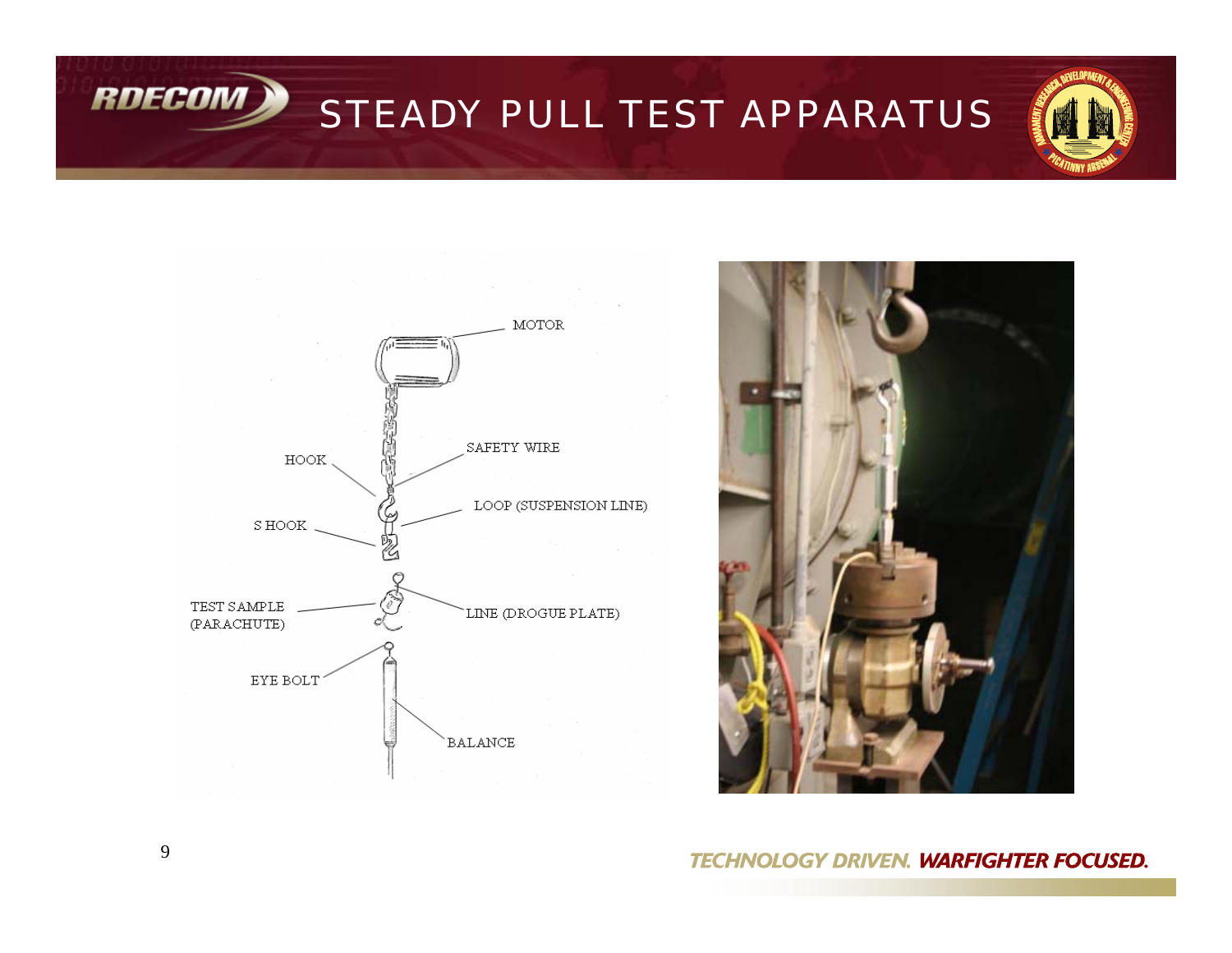



- Alternative configurations were tested.
- • Ten baseline configurations were temperature conditioned at –30°F for a minimum of 5 hours, then tested.
- The drogue plate suspension line was tied to an eye bolt connected to the 1.23" balance.
- The test samples were pulled at a constant rate of 1.6"/sec until the main chute is fully deployed from the drogue bag. The data acquisition system tracks the force history.



**DRIVEN. WARFIGHTER FOCUSED.**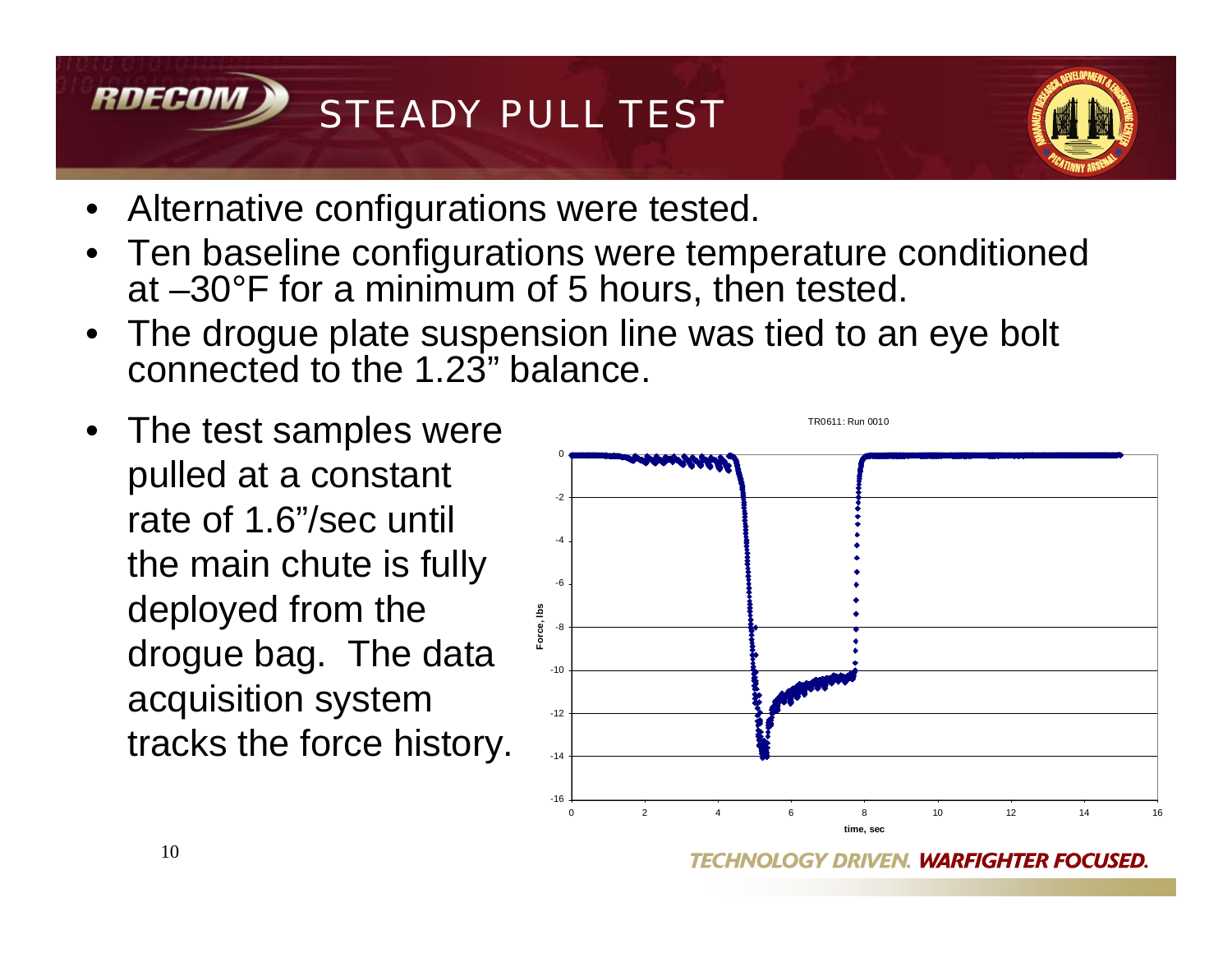RDECOM DYNAMIC PULL TEST APPARATUS





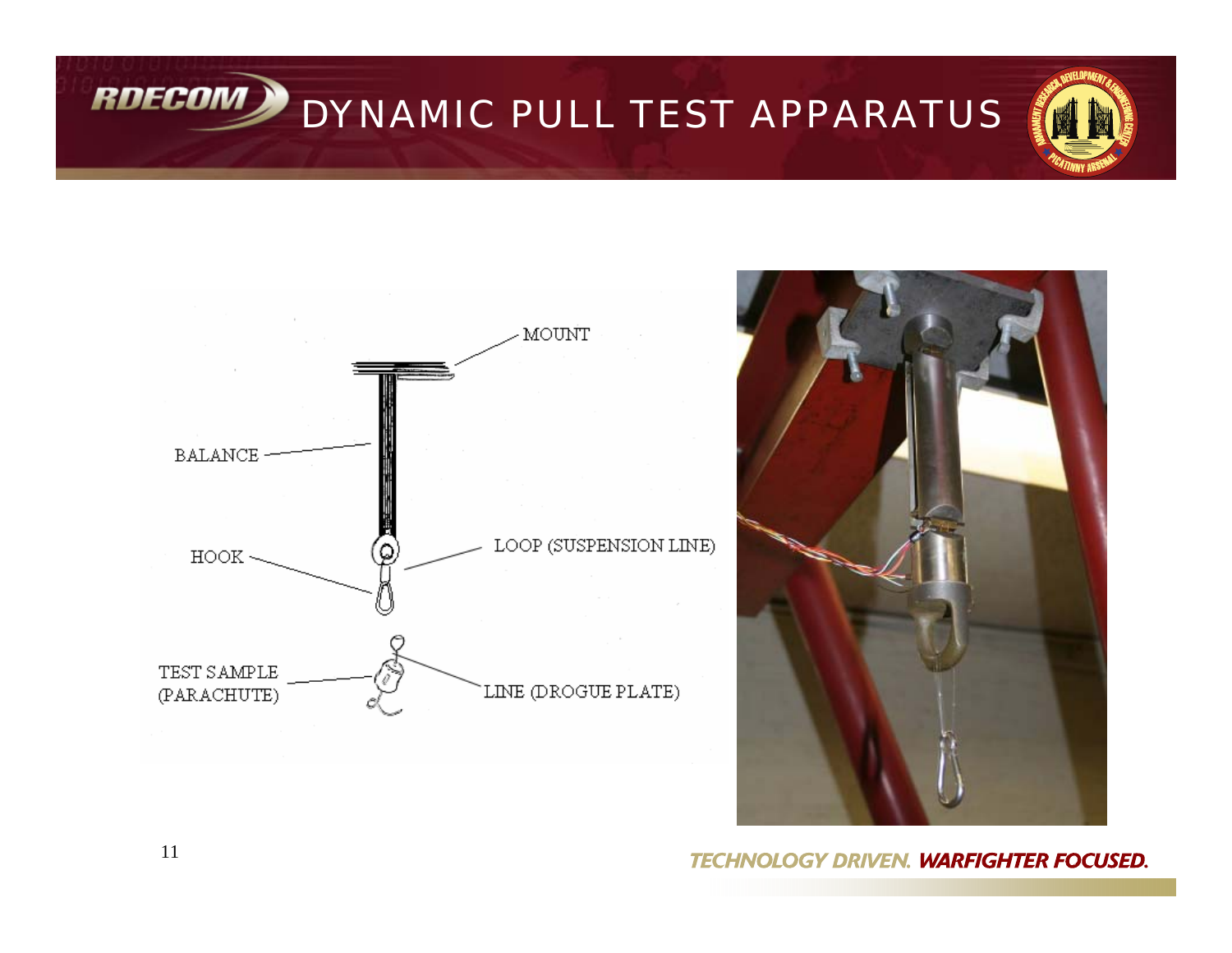



- •A balance was mounted to an A-frame in a high bay area.
- •The safety to protect the balance was 80 lbs.
- • A ballast of 4 lbs was dropped at two predetermined heights (29 inches and 78 inches from the ground).
- 10• The data acquisition system tracks the force history transmitted through the balance during the entire testing.

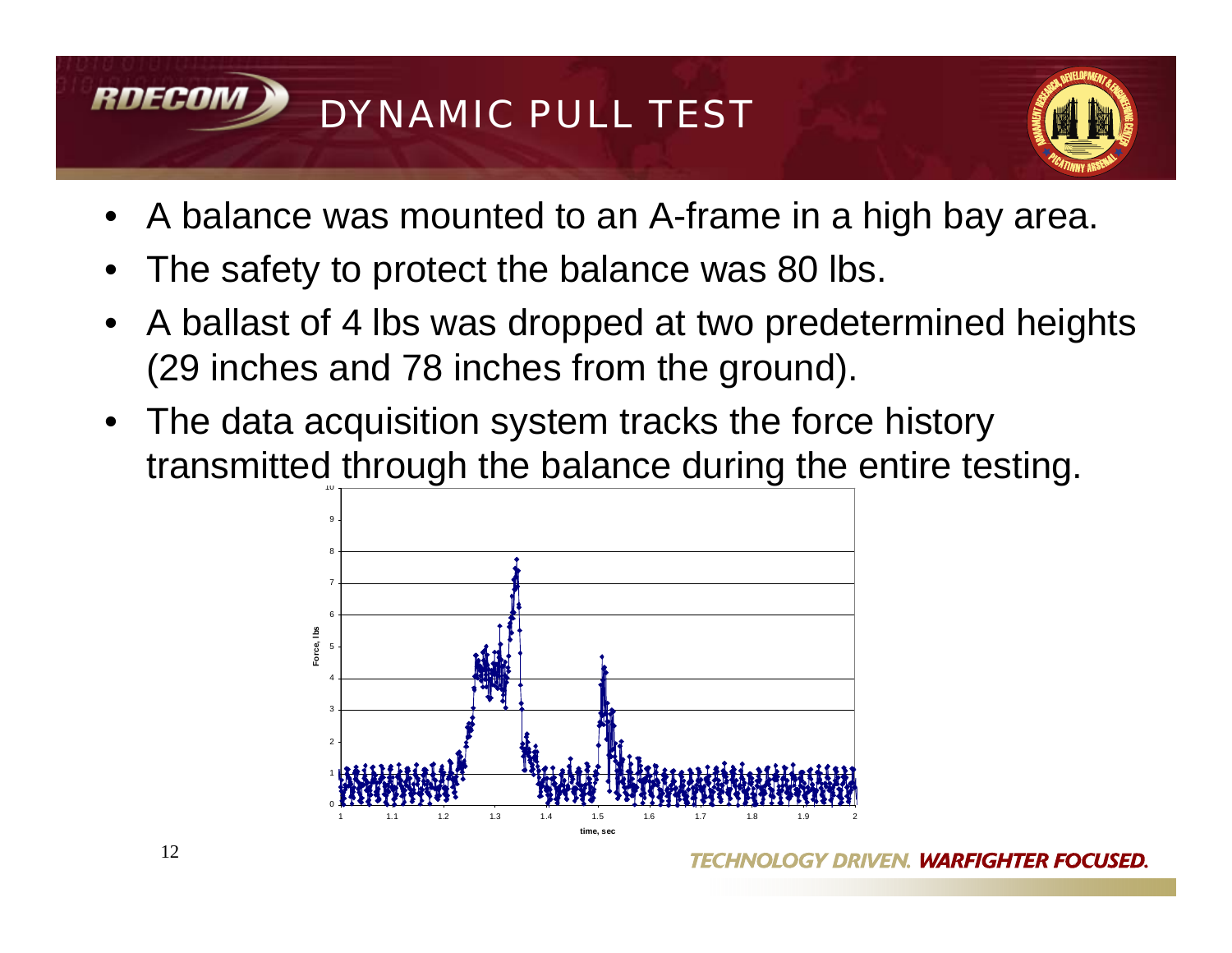## DRAG FORCE COMPARISON RNFCO **TEST**



- Three configurations were tested: drogue bag without the riser, the drogue bag with riser, and the drogue plate.
- The 0.88B strain gage balance was used.
- Mach numbers tested include 0.21, 0.30, 0.50, and 0.61 with the angles-of-attack of -4 to +15 degrees.
- The aerodynamic test conditions, axial force, pitching moment, and normal force were recorded.

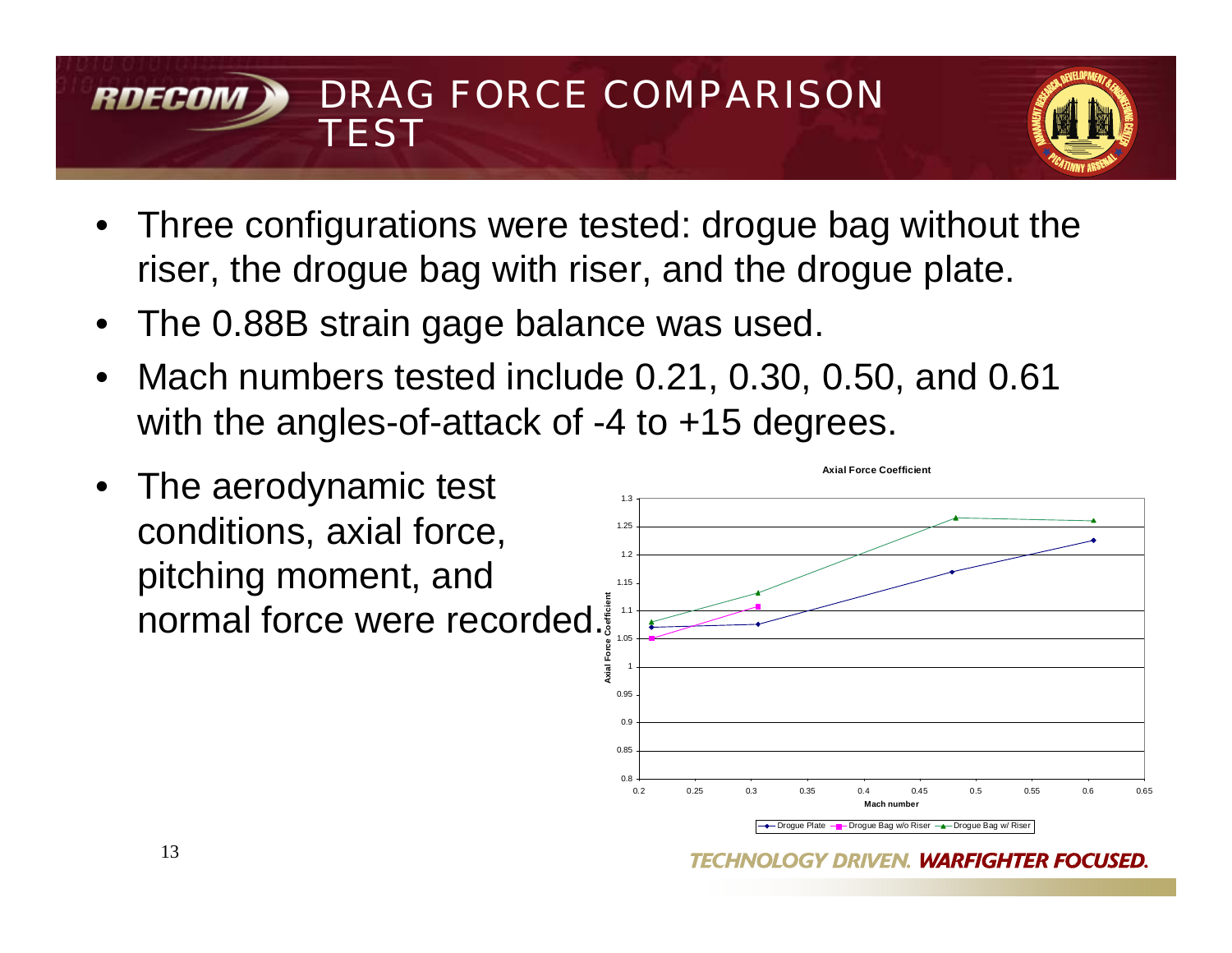# AERODYNAMIC RNFCA CHARACTERIZATION TEST



- The drogue chutes were attached to an eyebolt, which was attached to the 0.88B strain gage balance inside the bomb strut assembly located upstream of the test section.
- Mach numbers tested include 0.21, 0.30, 0.50, and 0.61 at zero angle-of-attack.
- • The aerodynamic test conditions, and axial force were recorded.



**Drag Force of 9"x9" Drogue Chute**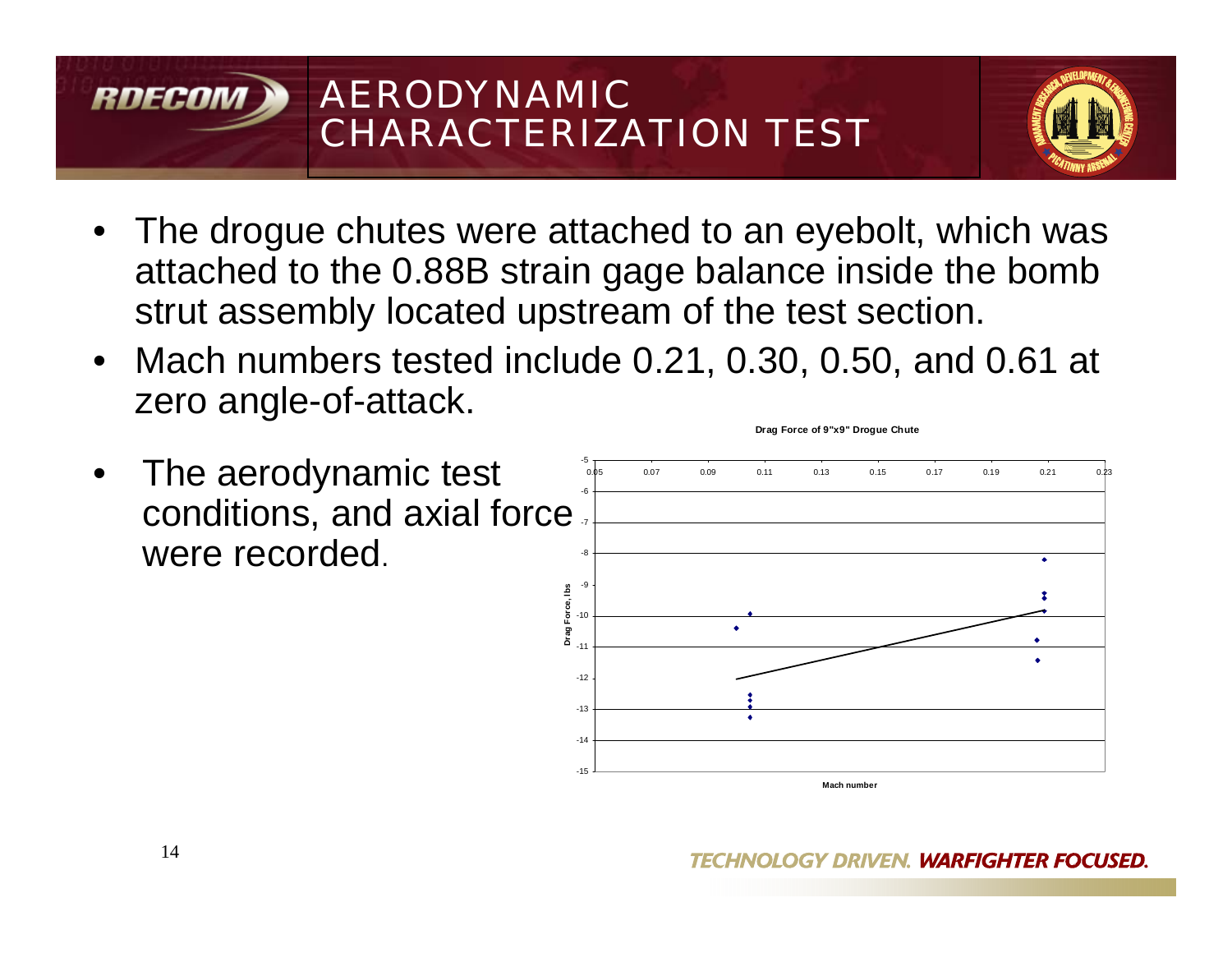



- Steady Pull Tests:
	- **Links of the Common**  Required pull force (2 -4 lbs) agreed with historical data, without any abnormality.
- Dynamic Pull Tests:
	- and the state of the The required pull force increases as the snatching force increases.
	- **Links of the Common**  The required pull force is not linear over snatching velocity.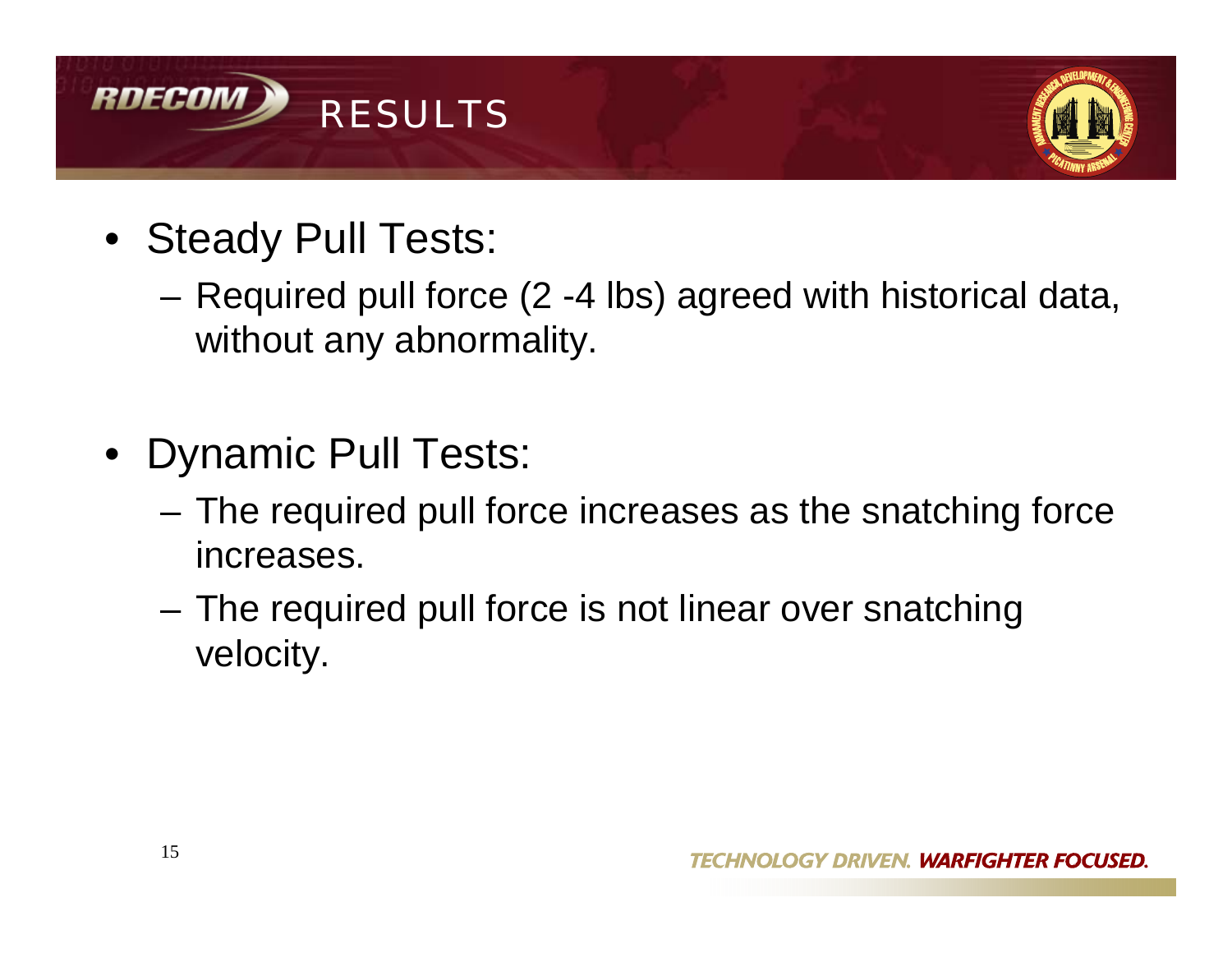## AERODYNAMIC RDECON CHARACTERIZATION



- **Links of the Common**  No significant differences in drag among the three configurations (the intact bag with/without riser, the drogue plate).
- and the state of the Due to similar drag and weight between the drogue plate and drogue bag, there is no momentum difference between the two.
- – Inversely, this finding raises a question about the successful deployments.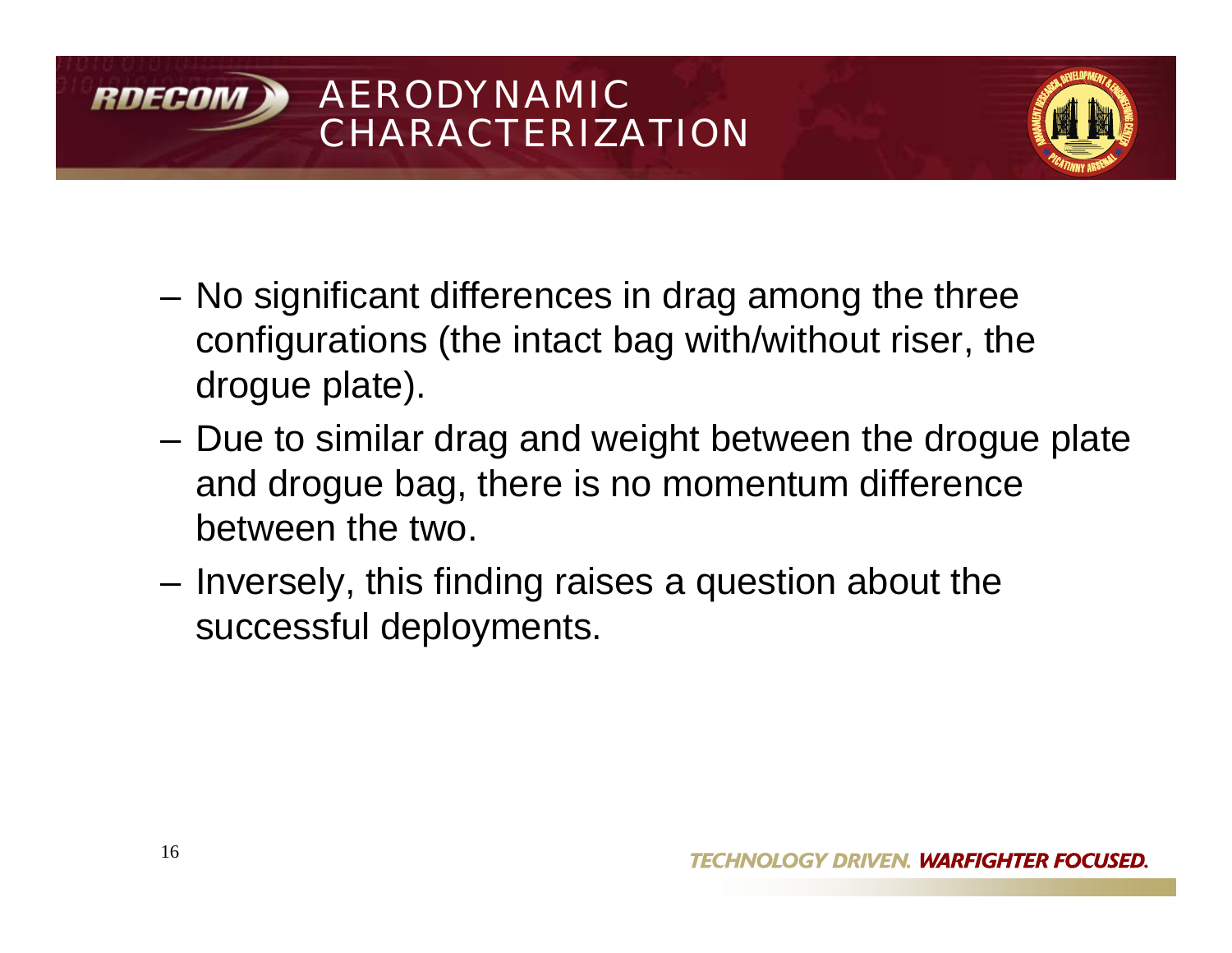# DROGUE CHUTE DEPLOYMENT RNFCA **TESTS**



- **Links of the Common**  The 9 inch drogue chute performance is insensitive to the tested suspension line lengths.
- – The drag of the 9 inch drogue chute exhibited around 30 lbs (about 8 - 9 times of the drogue plate) at Mach 0.2.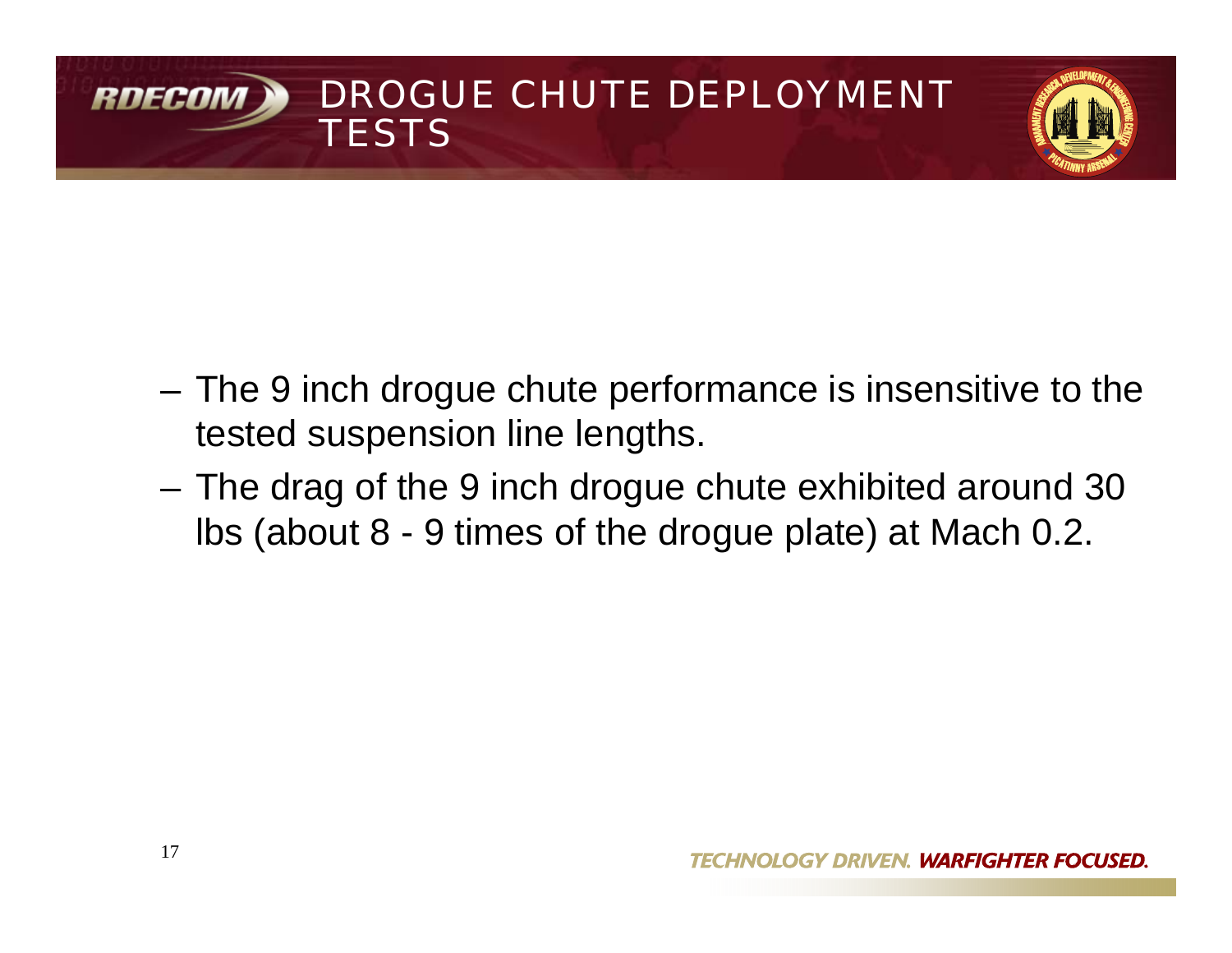



- The results of the pull test came out as expected and agreed with the previously reported data (no new findings).
- The dynamic pull test showed an increase in the mean pull force but inconclusive due to a trend of nonlinearity.
- The wind tunnel test showed no drag difference between the drogue bag and the drogue plate.
- The successful deployment in the past might be done mechanically and accidentally (by swing motion of the aluminum drogue plate) rather than aerodynamically.
- In order to make the function aerodynamically, the 9" square drogue chute is highly recommended.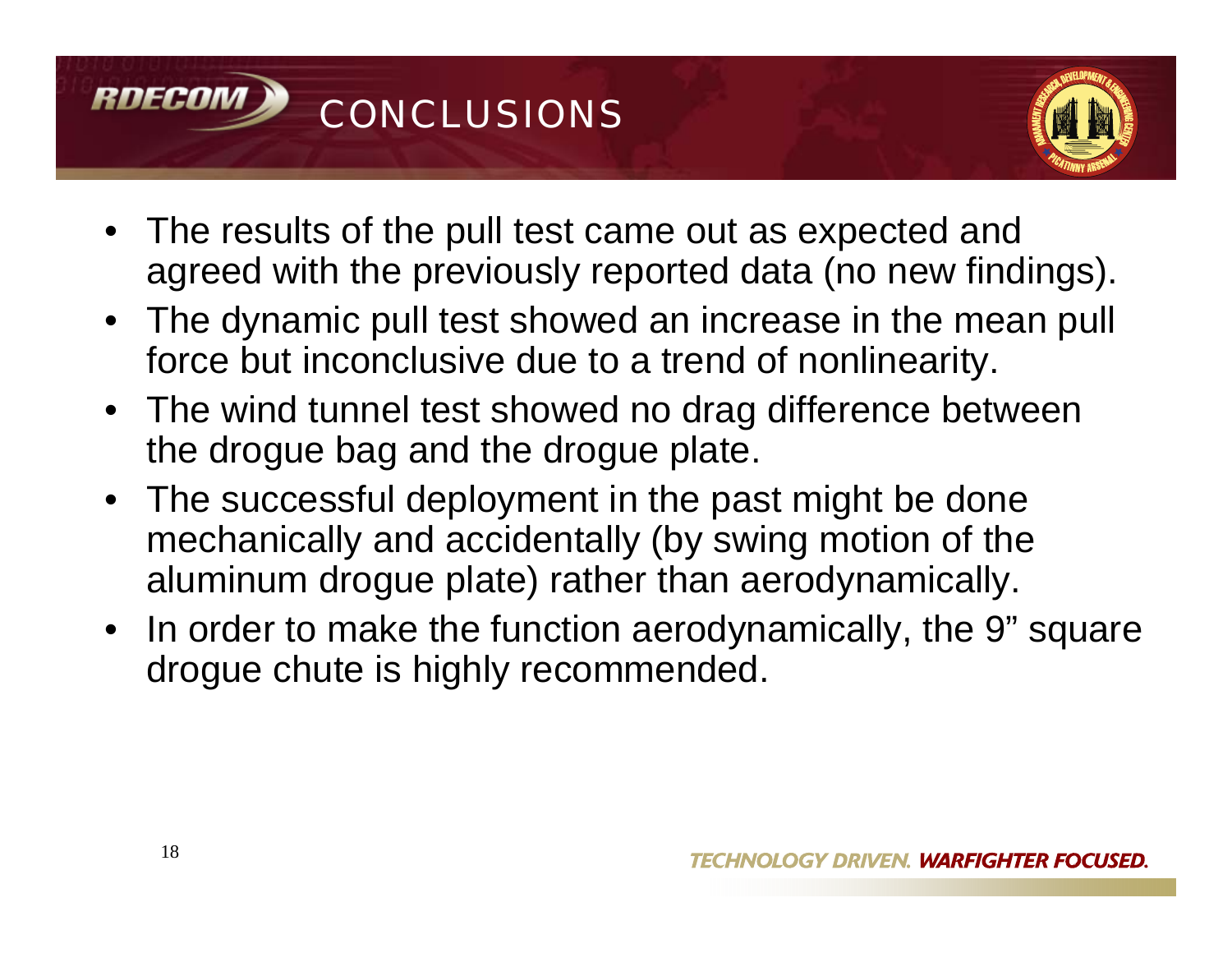



- Conduct a horizontal ballistic test to characterize the ADS of the 81mm, M853A1.
- A lab test to simulate and understand the steel cable bending phenomenon.